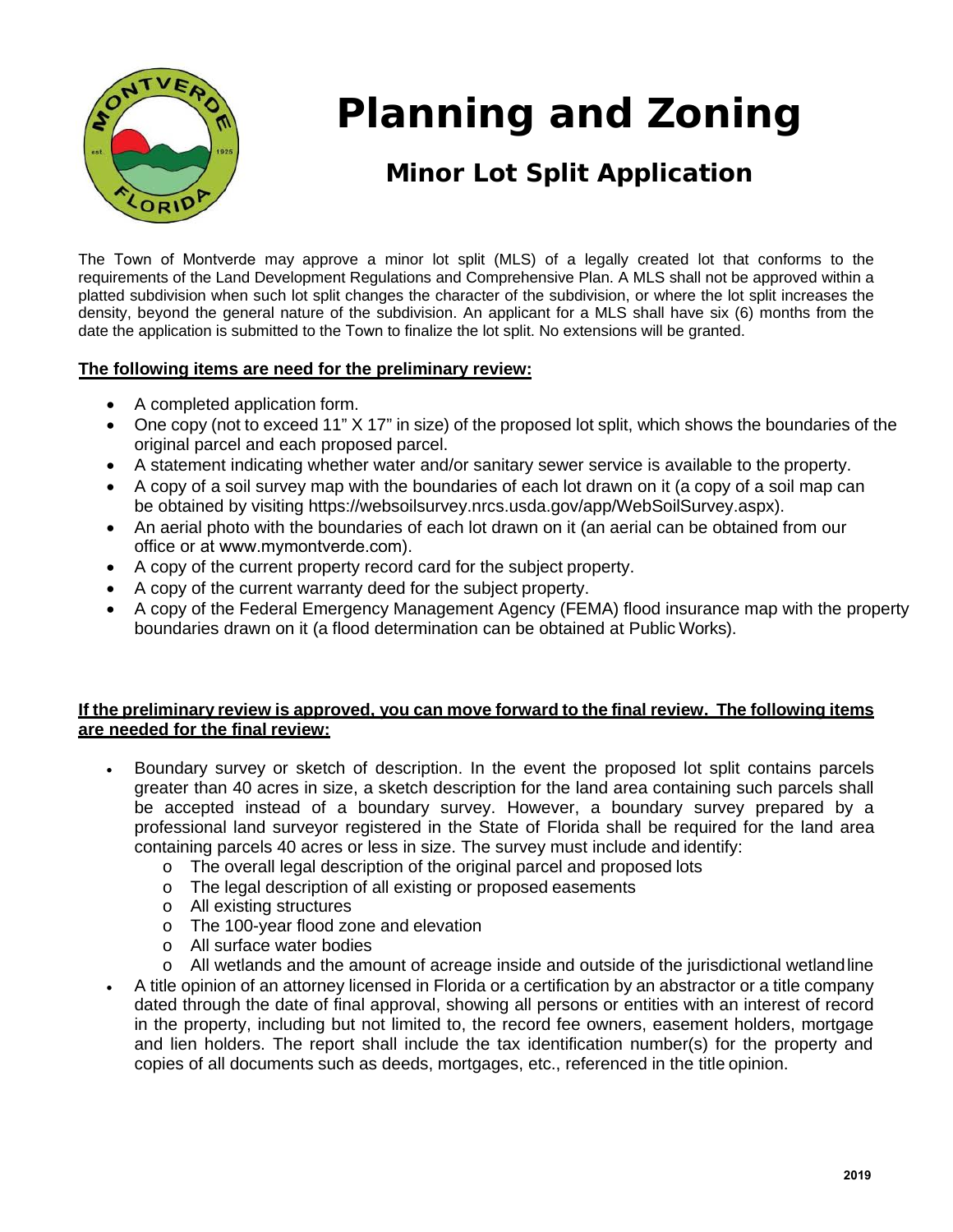

# **Planning and Zoning**

## **Minor Lot Split Application**

Date

**A Minor Lot Split** divides a legally created lot into two (2) parcels

| Owner's Name <b>Contract Contract Contract Contract Contract Contract Contract Contract Contract Contract Contract Contract Contract Contract Contract Contract Contract Contract Contract Contract Contract Contract Contract C</b> |      |                                         |                               |
|--------------------------------------------------------------------------------------------------------------------------------------------------------------------------------------------------------------------------------------|------|-----------------------------------------|-------------------------------|
| <b>Street</b>                                                                                                                                                                                                                        | City | State                                   | Zip Code                      |
|                                                                                                                                                                                                                                      |      |                                         |                               |
|                                                                                                                                                                                                                                      |      |                                         |                               |
|                                                                                                                                                                                                                                      |      |                                         |                               |
|                                                                                                                                                                                                                                      |      |                                         |                               |
|                                                                                                                                                                                                                                      | City | State                                   | Zip Code                      |
|                                                                                                                                                                                                                                      |      |                                         | Phone _______________________ |
| Address <sub>_____________</sub><br><u> 1989 - John Stein, Amerikaansk politiker (</u><br>Street                                                                                                                                     | City | State                                   | Zip Code                      |
|                                                                                                                                                                                                                                      |      |                                         |                               |
| <b>Property information:</b>                                                                                                                                                                                                         |      |                                         |                               |
| Section Township Range                                                                                                                                                                                                               |      |                                         |                               |
| The property is vacant $\boxed{\phantom{a} \phantom{a}}$ Improved $\phantom{a} \phantom{a} \phantom{a}$                                                                                                                              |      |                                         |                               |
|                                                                                                                                                                                                                                      |      | Square Feet <b>Solution</b> Square Feet | <b>Dimensions</b>             |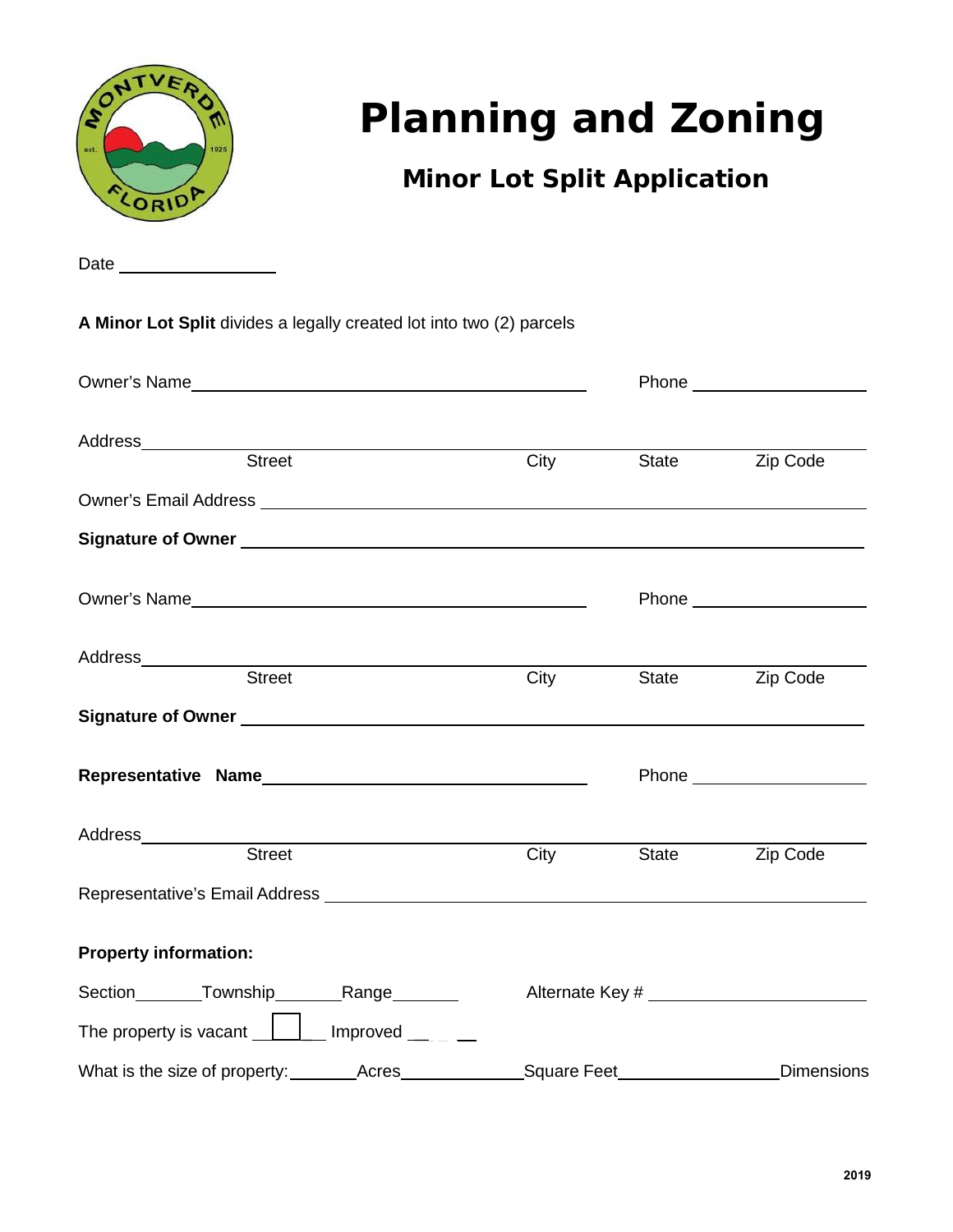#### **TO BE COMPLETED BY STAFF ONLY**

| 1. | <b>Property Information:</b><br>Is the subject property a Lot of Record? Yes______No ______                                                                                                                                    |  |
|----|--------------------------------------------------------------------------------------------------------------------------------------------------------------------------------------------------------------------------------|--|
| 2. |                                                                                                                                                                                                                                |  |
| 3. | Has this property been granted a variance in the past?<br><u>Lif</u> yes, Case #                                                                                                                                               |  |
|    | What was the variance for: What was the variance of the state of the state of the state of the state of the state of the state of the state of the state of the state of the state of the state of the state of the state of t |  |
| 4. |                                                                                                                                                                                                                                |  |
| 5. |                                                                                                                                                                                                                                |  |
|    |                                                                                                                                                                                                                                |  |
| 6. | Have impact fees been prepaid? ________________                                                                                                                                                                                |  |
| 7. | Affordable Housing Projects: Estimated value of structure(s) and land for each lot.                                                                                                                                            |  |
|    | Structure(s): \$                                                                                                                                                                                                               |  |
|    | Project meets affordable housing expedited review criteria: ____________________                                                                                                                                               |  |
|    |                                                                                                                                                                                                                                |  |
|    | Is the property within 1,000 feet of a central sewer system:                                                                                                                                                                   |  |
|    | Is the property within 300 feet of a central water system: ________________                                                                                                                                                    |  |
|    |                                                                                                                                                                                                                                |  |
|    | Is Concurrency required: _________________                                                                                                                                                                                     |  |
|    |                                                                                                                                                                                                                                |  |
|    |                                                                                                                                                                                                                                |  |
|    |                                                                                                                                                                                                                                |  |
|    |                                                                                                                                                                                                                                |  |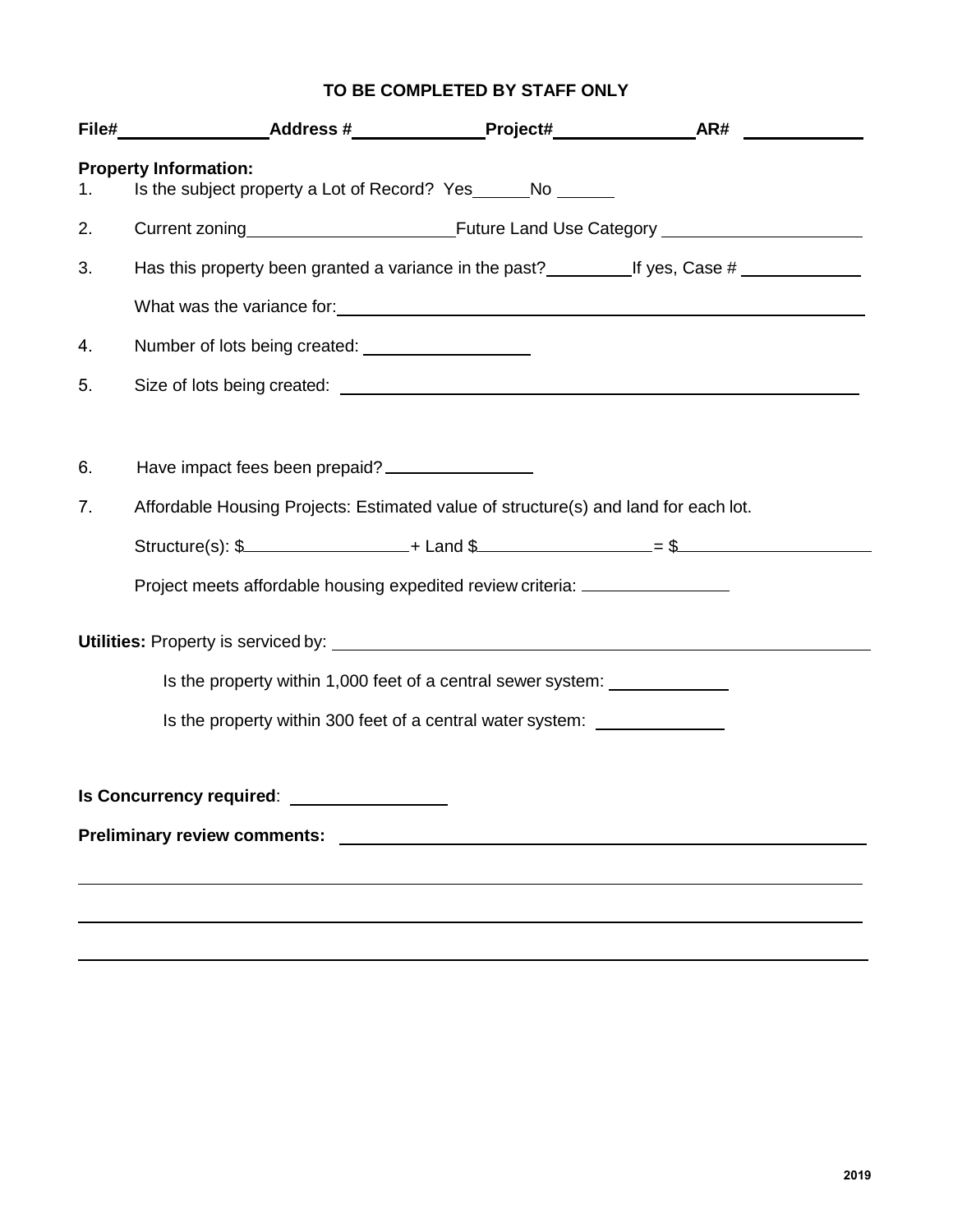| TO BE COMPLETED BY STAFF ONLY                                                                                                                                                                                                 |  |  |  |  |
|-------------------------------------------------------------------------------------------------------------------------------------------------------------------------------------------------------------------------------|--|--|--|--|
| Development Review Staff sign-off/comments                                                                                                                                                                                    |  |  |  |  |
| Planning and Zoning:                                                                                                                                                                                                          |  |  |  |  |
|                                                                                                                                                                                                                               |  |  |  |  |
|                                                                                                                                                                                                                               |  |  |  |  |
|                                                                                                                                                                                                                               |  |  |  |  |
|                                                                                                                                                                                                                               |  |  |  |  |
|                                                                                                                                                                                                                               |  |  |  |  |
|                                                                                                                                                                                                                               |  |  |  |  |
|                                                                                                                                                                                                                               |  |  |  |  |
| Recording:                                                                                                                                                                                                                    |  |  |  |  |
|                                                                                                                                                                                                                               |  |  |  |  |
| Mapping:                                                                                                                                                                                                                      |  |  |  |  |
| Date experience and the set of the set of the set of the set of the set of the set of the set of the set of the set of the set of the set of the set of the set of the set of the set of the set of the set of the set of the |  |  |  |  |
|                                                                                                                                                                                                                               |  |  |  |  |